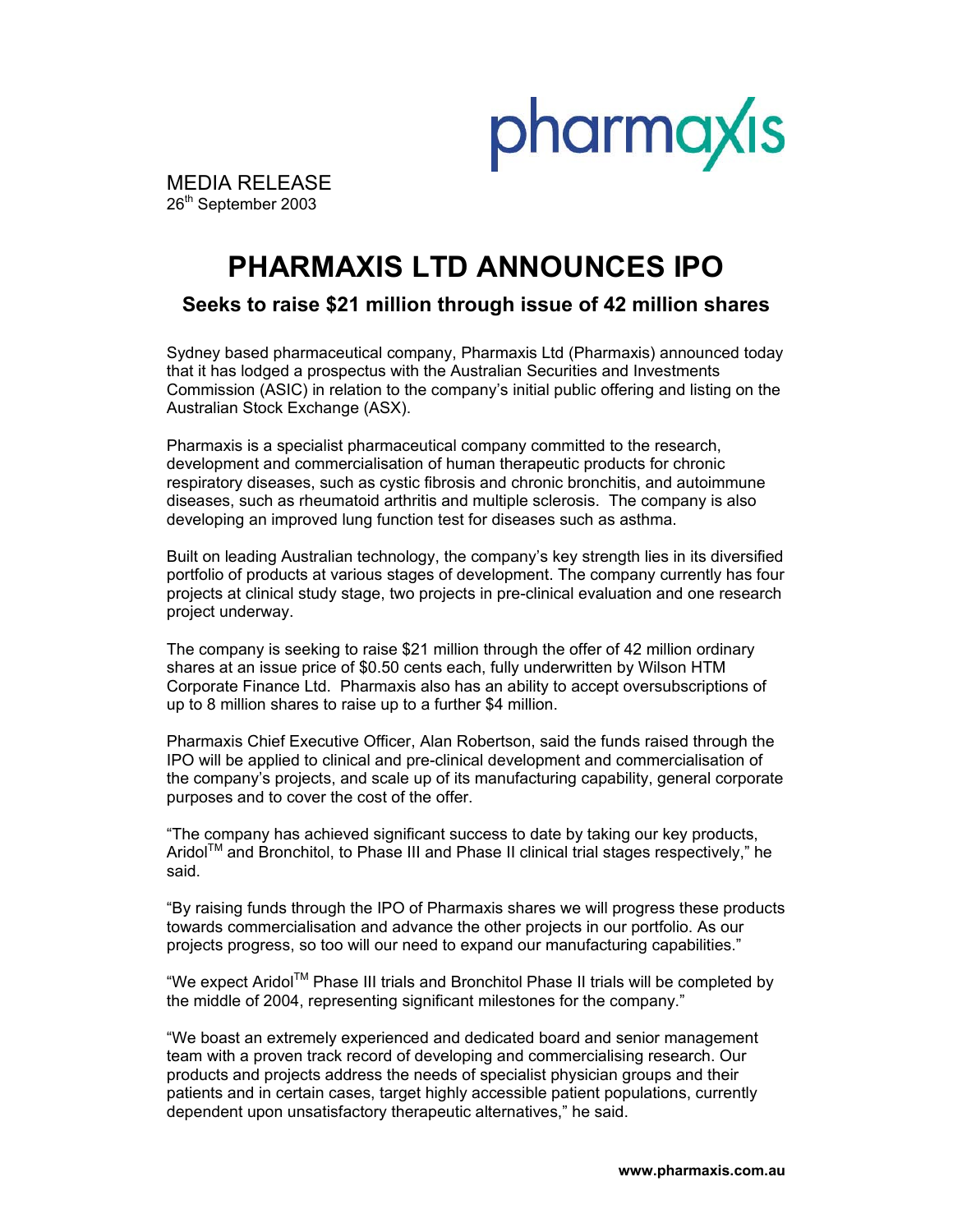Pharmaxis was founded in 1998 and is chaired by Denis Hanley, former Managing Director and later Chairman and CEO of Memtec Limited. He is recognised as a leading expert in developing and commercialising new Australian technology and has extensive experience in growing Australian corporations to become successful global entities.

Alan Robertson has more than 20 years experience in drug discovery and development with leading pharmaceutical companies, including Wellcome plc, Faulding and Amrad Corporation Limited. Alan is the co-inventor of 18 patents and led a large team of medicinal chemists targeting new treatments for migraine and cardiovascular disease, resulting in the development of a compound now known as Zomig and distributed and marketed worldwide by AstraZeneca plc.

Pharmaxis has first-class, TGA-licensed facilities, at Frenchs Forest in Sydney, allowing the company to pursue a fully integrated business model from research and development, through to manufacture and commercialisation.

The company has previously secured the benefit of five research grants, as well as attracting the support of leading investment funds including GBS Venture Partners Ltd, CM Capital Investments and CIBC Australia VC Fund, which are all re-investing in the IPO at the IPO price.

The offer of shares by the company will be made in or accompanied by a prospectus lodged with the ASIC. Anyone wishing to acquire shares in Pharmaxis will need to complete the application form that will be or will accompany the prospectus.

**-ENDS-**

#### **Further information:**

John Gardner, Savage & Horrigan +61 2 9268 1503 0413 355 997

#### **Offer summary:**

| Amount to be raised                      | \$21 million (with an ability to accept<br>oversubscriptions up to a further \$4 million) |
|------------------------------------------|-------------------------------------------------------------------------------------------|
| Offer price per share                    | \$0.50                                                                                    |
| Number of new shares being offered       | 42 million (with an ability to accept over<br>subscriptions of up to 8 million shares)    |
| Total number of shares post the offer    | 100 million (excluding oversubscriptions)                                                 |
| Market capitalisation at the offer price | \$50 million (excluding oversubscriptions)                                                |